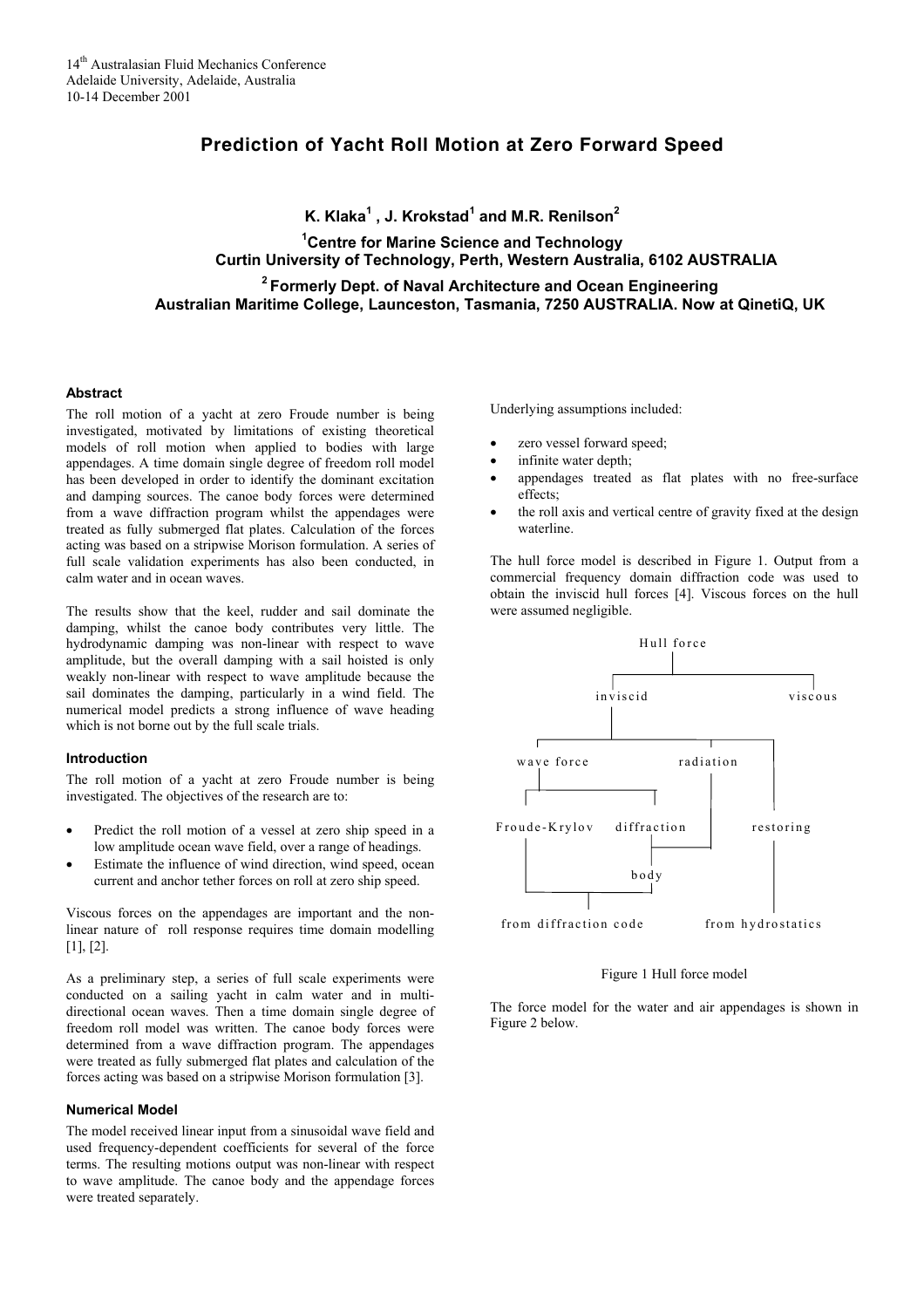

Figure 2 Appendage force model

The appendages were assumed to be small with respect to wavelength and deeply submerged, thus exhibiting negligible free surface effects, so a stripwise (horizontal segments) Morison treatment was used.

$$
f = C_M \rho \frac{\pi}{4} D^2 \dot{u} - (C_M - 1) \rho \frac{\pi}{4} D^2 \ddot{x}
$$

$$
+ C_D \frac{\rho}{2} D |u - \dot{x}| (u - \dot{x})
$$
(1)

where

 $f =$  force per strip

 $C_M$  = inertia coefficient

- $C_D$  = drag coefficient
- $D$  = representative length (chord for a foil)
- $u$  = instantaneous local fluid particle velocity
- $x =$  instantaneous local sway
- $\rho$  = fluid density

Note that u, x and D are functions of distance below the waterline. The inertia and drag coefficients [5] were determined empirically. They are functions of both Keulegan-Carpenter (KC) and Reynolds (Rn) numbers where

$$
KC = \frac{UT}{D}
$$
  
\n
$$
Rn = \frac{UD}{v}
$$
\n(2)

where

- $U =$  relative velocity amplitude
- $T =$  period of oscillation
- $D =$ strip length
- = kinematic viscosity

Typical KC values for the appendages ranged from 0 to 10, with Rn of the order 10<sup>3</sup>. An inertia coefficient of  $C_M = KC^{0.5}$  was used in the model, with a lower limit of 1.5. This formula was derived from a number of sources e.g. [6]. The drag coefficient was given by:

$$
C_D = 8KC^{-0.333}
$$
 (4)

from [7]), with a  $C_D$  upper limit of 8. This was derived from experimental data on flat plates at KC<10. Reynolds number dependence was not accounted for in the model.

The presence of a free-stream flow (ocean current or wind) will usually result in the flow direction shifting away from the surface normal direction assumed for the coefficients used in the Morison equation. Under such circumstances the appendage is operating as a foil at an angle of attack. There is a dearth of experimental data for foils in oscillating flow over the full range of attack angles. Even for steady flow, available data are limited. The side force generated by free stream flow over the appendages was included as an additional force term in the Morison equation. The calculation was based on low aspect ratio airfoil theory in steady flow for inflow angles less than 20 degrees. A larger inflow angle implies both stalled flow and a low ratio of flow speed to sway velocity. In such circumstances the flow speed effect is often likely to be small, so was ignored. The oscillation of the flow vector over a roll cycle will also

influence the force generated. A phase lag was introduced to simulate this effect.

## **Full Scale Trials**

Two types of full scale experiment were conducted – free roll decay tests and irregular wave tests. The vessel used was a 10m sailing yacht. Motions were recorded for the free roll decay tests with and without the mainsail hoisted, in very light winds. Linear analysis of the roll decay tests was conducted to yield damping ratios β, where

$$
\beta = \frac{b}{2\sqrt{ac}}\tag{5}
$$

in the single degree of freedom equation

 $a\ddot{\phi} + b\dot{\phi} + c\phi = 0$  (6)

where

 $\varphi$  = roll angle

The irregular wave tests were conducted again in very light winds with the vessel anchored with and without the mainsail hoisted, for a range of wave headings. Wave direction was altered by roping the vessel across the waves. Wave amplitude and frequency were measured by an accelerometer-based wave buoy lightly tethered to, and approximately one boat length downwind from the yacht. The wave energy during the experiments was very low and the load on the anchor cable was negligible

The roll Response Amplitude Operator (RAO) did not show any clear change with vessel heading varying from 90 to 150 degrees, so a further set of trials was conducted to measure roll and yaw on the yacht anchored in waves. The time series was analysed by dividing it up into segments of at least 10 seconds duration on the criterion that the yaw angle lay within a predetermined 5 degree bin for that segment duration. The rms roll angle and mean yaw angle were then calculated for each segment. The results showed very little correlation of rms roll angle with yaw angle (see Figure 3.)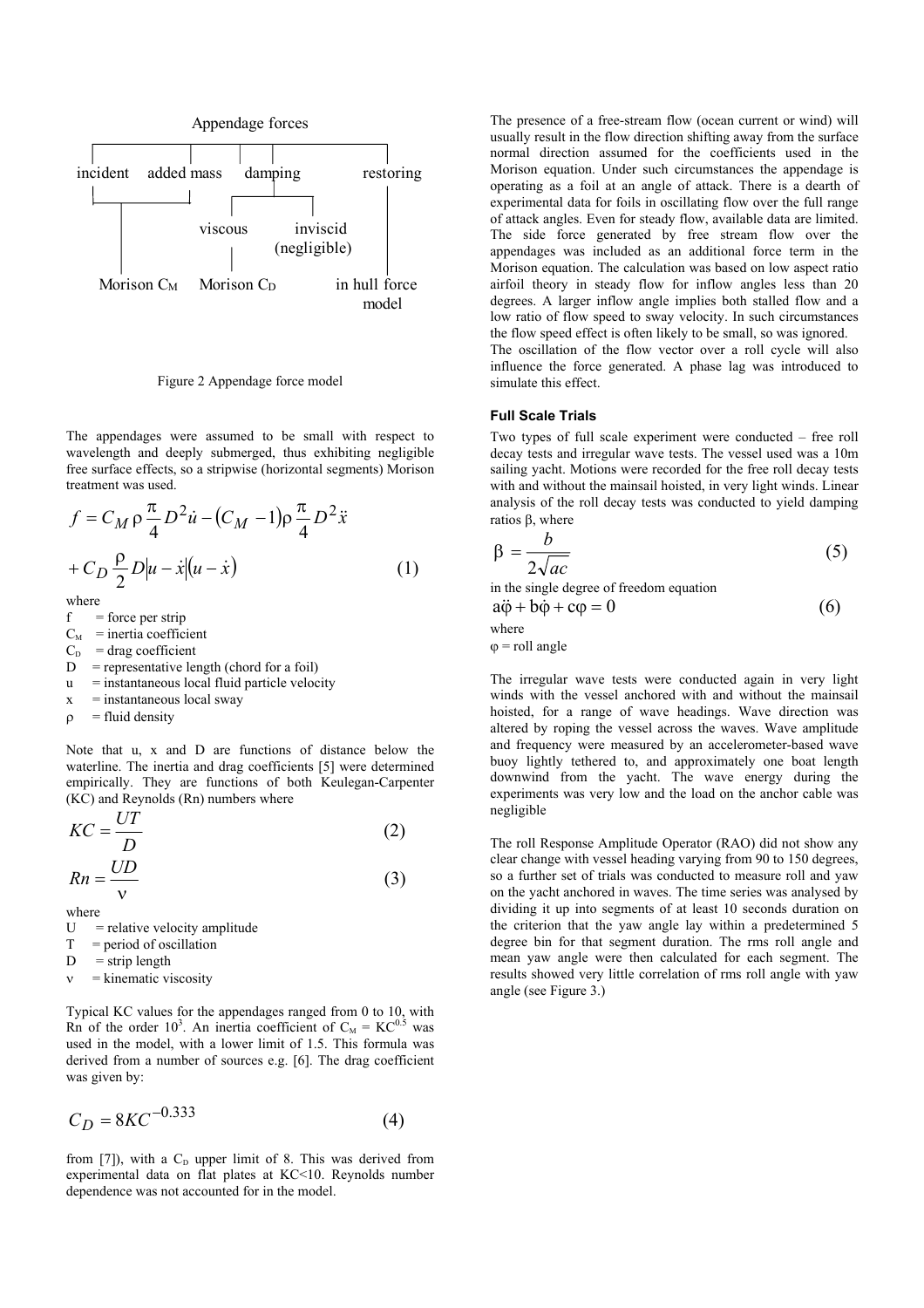

Figure 3 Scatter plot of rms roll v. yaw*.*

# **Results and Discussion**

The most immediately apparent result from the numerical model was the effect of appendage damping. Figure 4 shows the effect of appendages on roll response, where

 $\mu$  = wave direction relative to stern seas

 $w =$  non - dimensional frequency

$$
=\omega\sqrt{\frac{B}{g}}\tag{7}
$$

 $\omega$  = wave radial frequency

 $B$  = waterline beam = 2.88m

 $g =$  acceleration due to gravity



It was evident that the keel and rudder provided far greater damping than the hull, and that the sail was similarly effective. It is possible that the keel and rudder provide even more damping than calculated, as free surface effects were not included. Figure 5 below shows there was a significant degree of non-linearity when the damping was restricted to hydrodynamic sources.



Figure *5* Effect of wave amplitude - no sail

However, the non-linearity of the overall system was considerably reduced when the sail was included, its dominating contribution to the damping being independent of wave amplitude. If the model was run without appendages, the response was almost linear, the weak non-linearity of the restoring coefficient being the only anomaly.

Figure 6 shows the importance of wind speed in generating sail damping, for a head wind.

<span id="page-2-0"></span>

Figure 6 Effect of wind speed on sail damping

A variation of just 1m/s reduced the peak roll response by 20%. If it were possible to anchor with the sail up in a modest 4.5m/s wind, the roll amplification could be virtually eliminated. Similar results were found for ocean current effects on the keel and rudder.

Examples of full scale and simulated time series for the free decay tests are shown in Figure 7. The natural periods showed very good agreement but there were discrepancies in the roll decay.